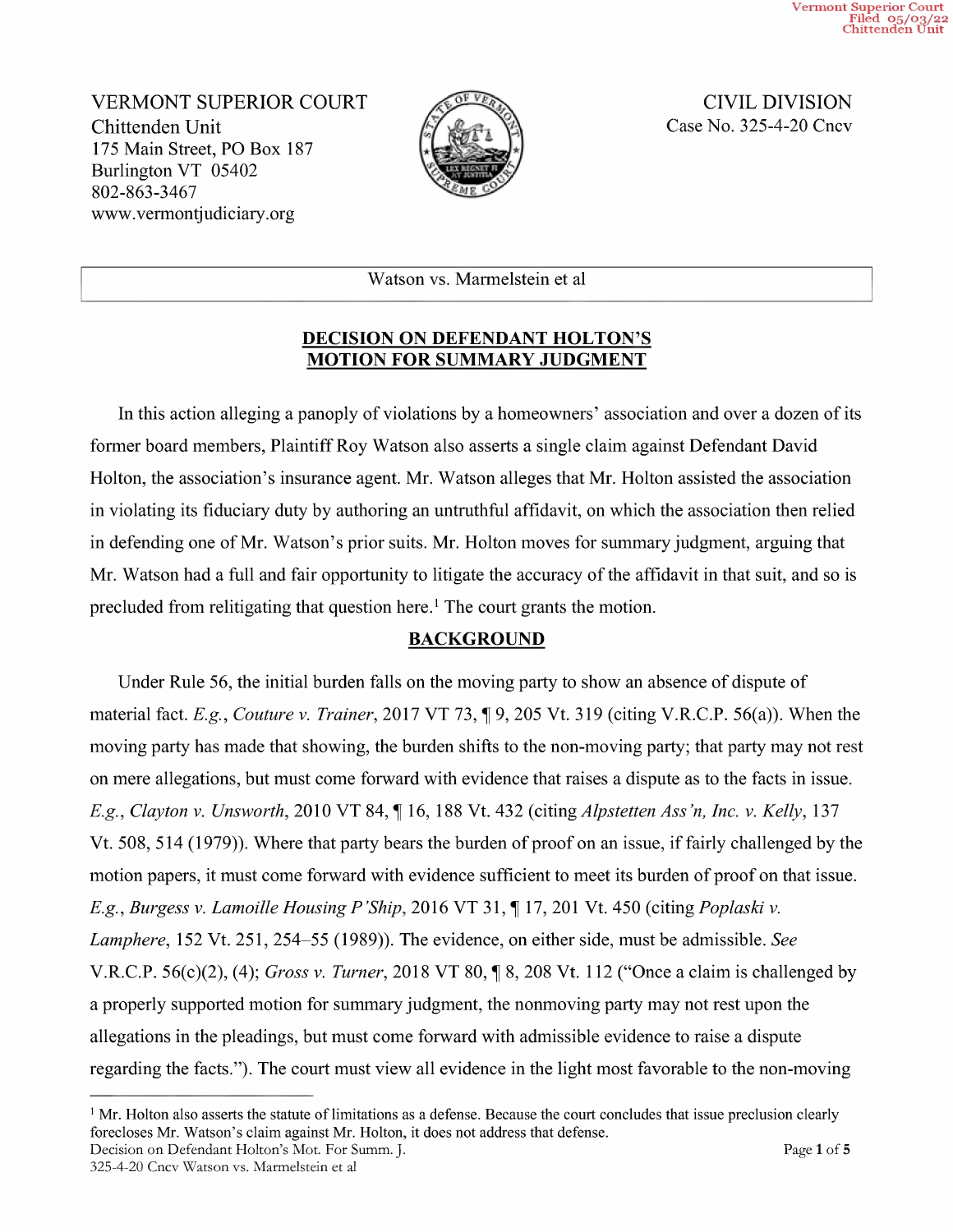party and give that party the benefit of all reasonable doubts and inferences. *Carr v. Peerless Ins. Co.*, 168 Vt. 465, 476 (1998).

Here, Mr. Holton has met his initial burden. Pursuant to V.R.C.P.  $56(c)(1)$ , he filed a statement of undisputed material facts, properly supported by references to competent evidence in the record. In response, Mr. Watson conceded that all of Mr. Holton's stated facts were undisputed; he also submitted his own statement of undisputed facts. Virtually none of those facts, to the extent material, are properly supported. Thus, the undisputed facts, for purposes of this motion, are those set forth in Mr. Holton's statement. *See* V.R.C.P. 56(e).

The following undisputed facts therefore emerge. In 2005, the Village at Northshore I Association ("Association") "first adopted a bylaw requiring temperature monitoring devices in 2005, after a burst pipe caused flooding that resulted in \$80,144 damage and the Association's insurance carrier warned that it would not renew the Association's coverage." *Watson v. Village at Northshore I Ass'n*, 2018 VT 8, ¶ 61, 207 Vt. 154. In 2013, Mr. Watson commenced litigation against the Village at Northshore I Association ("Association"). In relevant part, he claimed that this bylaw was unlawful, as it allegedly imposed a condition not allowed by the Association's governing declaration. The Association responded that the bylaw was justified under 27 V.S.A. § 1319(a)(10), as a measure to prevent unreasonable interference with units and common spaces. It also argued that the requirement was reasonable because the temperature monitors prevented insurance fees from rising for members of the Association. In support of this position, the Association submitted an affidavit from Mr. Holton. In the affidavit, Mr. Holton stated that after burst pipes caused considerable physical damage, his agency was only able to secure insurance for the Association by making express assurances that the Association would mandate temperature monitoring equipment; he stated also that the Association would otherwise have been unable to secure insurance except at exorbitant cost. This court ruled in the Association's favor, in part because the "undisputed facts indicate that . . . the rule also aims to curtail behavior that would violate the terms of the declaration by causing increased insurance costs." On appeal, the Vermont Supreme Court affirmed this ruling. In so doing, the Court noted, in part, "the interference to unit owners from burst pipes takes more than one form; apart from the obvious physical intrusion of water, burst pipes caused the Association's insurance rates to increase, resulting in higher common fees to all unit owners." *Watson v. Village at Northshore I Ass'n*, 2018 VT 8, ¶ 65.

### **ANALYSIS**

Collateral estoppel, or issue preclusion, "bars the subsequent relitigation of an issue which was actually litigated and decided in a prior case . . . resulting in a final judgment on the merits, where that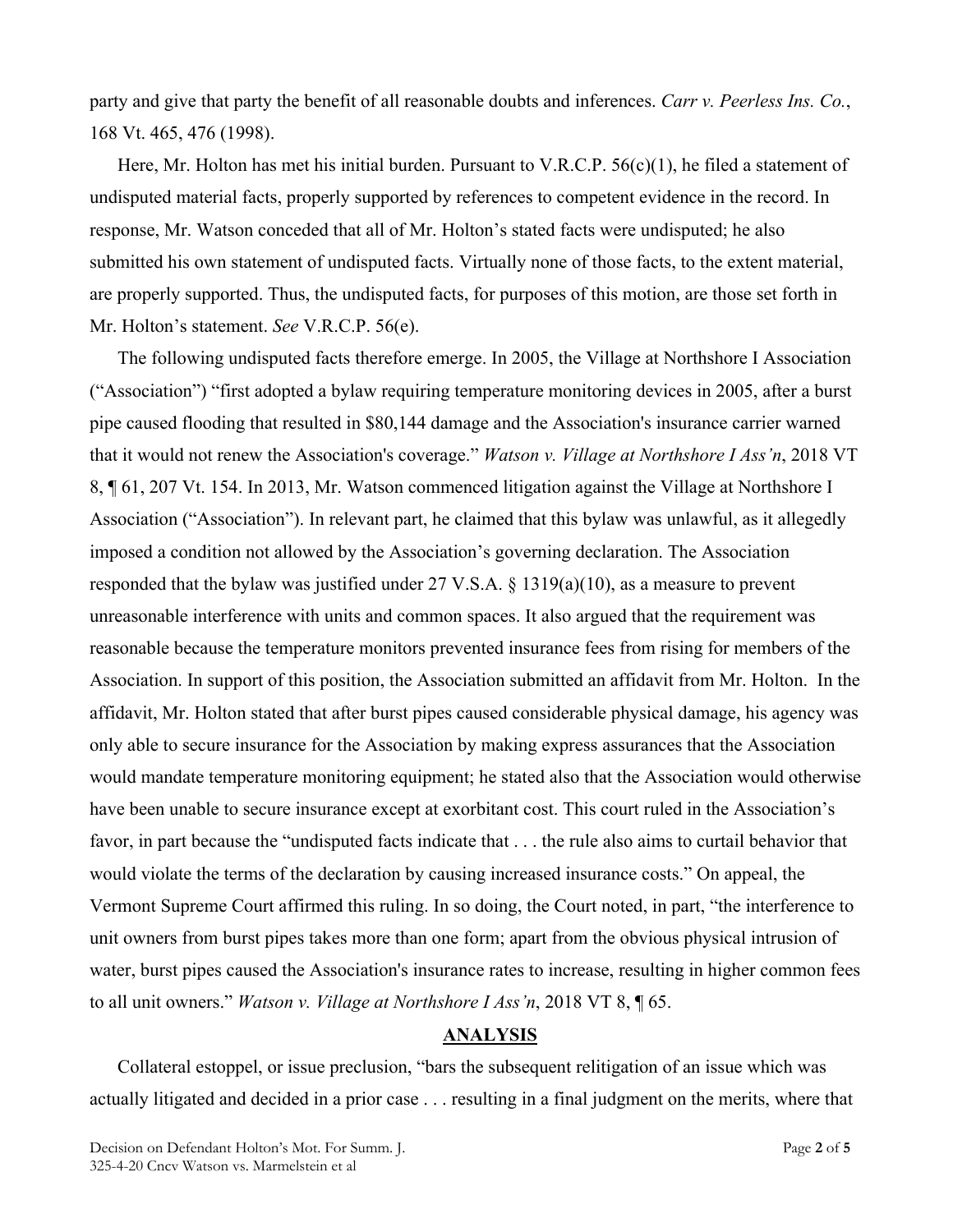issue was necessary to the resolution of the action." *Daiello v. Town of Vernon*, 2018 VT 17, ¶ 12, 207 Vt. 139 (citation and quotation marks omitted). "In deciding whether issue preclusion is appropriate, we balance our desire not to deprive a litigant of an adequate day in court against a desire to prevent repetitious litigation of what is essentially the same dispute." *Stevens v. Stearns*, 2003 VT 74, ¶ 13, 175 Vt. 428 (internal quotations and citations omitted). Only the issue need be the same; the contexts or forms in which it is raised do not need to be identical. *Scott v. City of Newport*, 2004 VT 64, ¶ 13, 177 Vt. 491 ("For issue preclusion, identity of subject matter or causes of action is not required. . . . The requirement is that the issue be the same in the two actions.").

A court should apply preclusion only when the following elements are met:

(1) preclusion is asserted against one who was a party or in privity with a party in the earlier action; (2) the issue was resolved by a final judgment on the merits; (3) the issue is the same as the one raised in the later action; (4) there was a full and fair opportunity to litigate the issue in the earlier action; and (5) applying preclusion in the later action is fair.

### *Trepanier v. Getting Organized, Inc.*, 155 Vt. 259, 265 (1990).

No one simple test is decisive in determining whether either of the final two criteria are present; courts must look to the circumstances of each case. Among the appropriate factors for courts to consider are the type of issue preclusion, the choice of forum, the incentive to litigate, the foreseeability of future litigation, the legal standards and burdens employed in each action, the procedural opportunities available in each forum, and the existence of inconsistent determinations of the same issue in separate prior cases.

*Id.* Examination of the background here makes clear that all criteria are present.

The first two criteria are clearly met. Mr. Holton was a party to the earlier action, which resulted not only in a final judgment on the merits, but an affirmance on the issue at hand by the Supreme Court. That Mr. Holton was not a party is of no moment; the Vermont Supreme Court has abandoned the doctrine of mutuality, which permitted issue preclusion only when both parties are bound by the prior judgment. *See Daiello*, 2018 VT 17, ¶ 14.

The remaining criteria are also easily met. Mr. Watson's protestations to the contrary notwithstanding, the accuracy of Mr. Holton's affidavit was clearly at issue in the prior action, and equally clearly resolved there. One need only compare Mr. Watson's assertions in opposing summary judgment in that case with his assertions here to conclude that he makes the same arguments today that he made then. This court concluded then, over Mr. Watson's vigorous objection, that the facts set forth in Mr. Holton's affidavit were undisputed. *Watson v. Village at Northshore I Ass'n*, 2016 WL 6661785, 3, n.3. Indeed, the Supreme Court's decision affirming this court, as quoted above, makes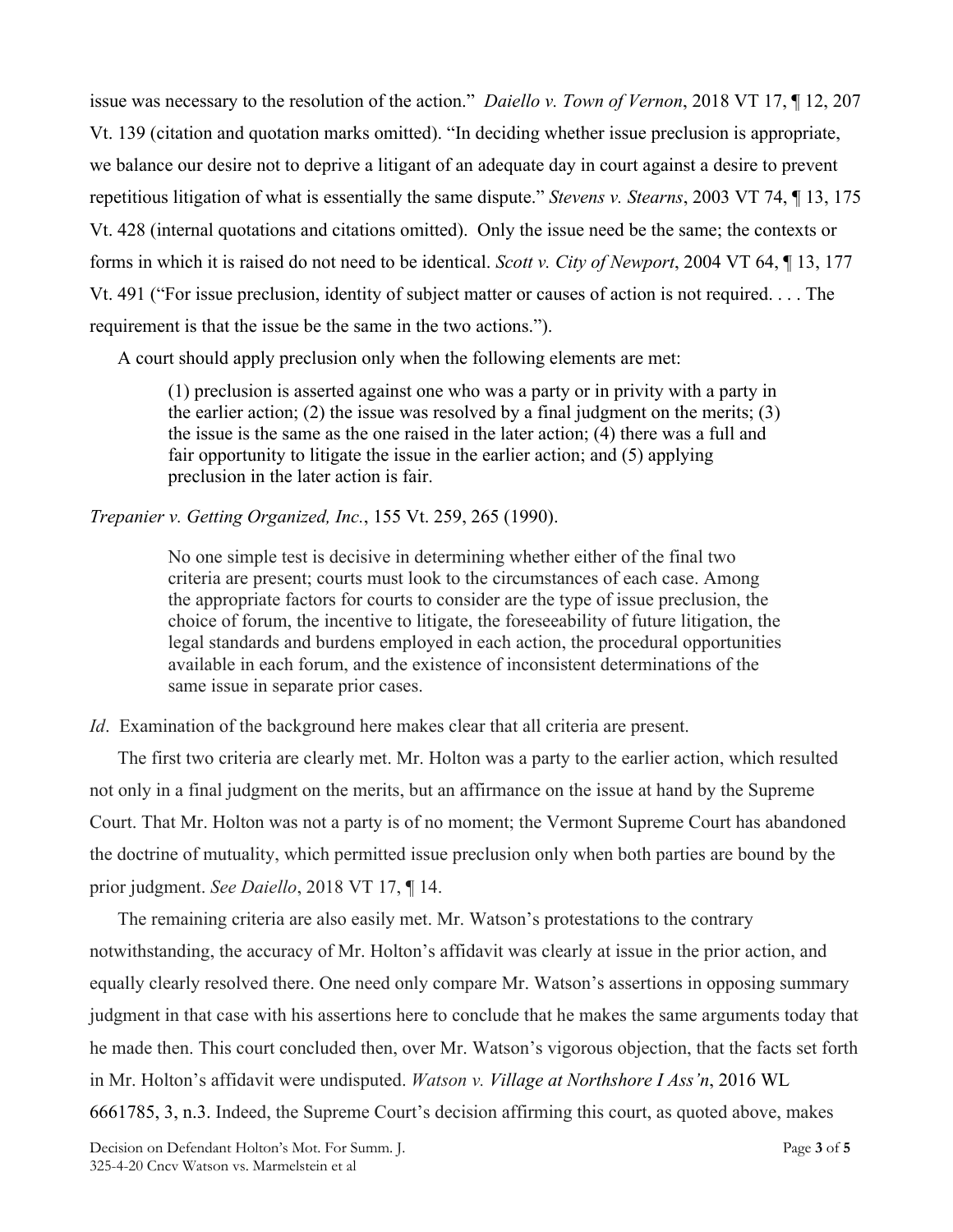clear that those facts were integral to the determination of the reasonableness of the 2005 bylaw change. While the context of Mr. Waton's present attack differs from the earlier context—here he asserts a breach of fiduciary duty while there he asserted that the bylaw was unlawful—the same factual issue lies at the heart of each dispute. That issue was conclusively resolved by this court and affirmed by the Supreme Court.

Nor can it be said that Mr. Watson did not have a full and fair opportunity to litigate this question in the prior case, such that it would be unfair to apply collateral estoppel against him. To the contrary, the record reflects that Mr. Watson litigated the question vigorously. That he failed then, as he has now, properly to meet his burden in coming forth with competent evidence to create a genuine dispute of material fact does not mean that he was denied fair process; it means instead that he failed properly to take advantage of the process he was afforded. That failure, however, falls then and now on his shoulders alone. While the court is understandably indulgent of litigants who choose to represent themselves, that indulgence does not excuse their failure to apprehend and follow the rules.

In a last-ditch effort to save this claim from issue preclusion, Mr. Watson argues that he was denied a full and fair opportunity to litigate the issue by the Association's dishonestly hiding the fact that the temperature monitoring was mandated for insurance purposes until after the close of discovery in the 2013 proceeding. This argument, however, lacks factual support. The only support for these allegations comes from Mr. Watson's own affidavit, which is plainly incompetent. Rather than stating facts based on personal knowledge, the affidavit consists of conjecture and speculation about the motives and moral character of both the Association's directors and Mr. Holton. Such evidence is insufficient for a finding in Plaintiff's favor. See *Progressive Ins. Co. v. Wasoka*, 2005 VT 76, ¶ 25, 178 Vt. 337 ("It is a basic principle of summary judgment that mere allegations of counsel unsupported by documented evidence are not enough to create a genuine issue of material fact."). Furthermore, Mr. Watson explicitly raised the issue of insurance carriers threatening the Association's coverage in absence of the temperature monitoring rule as part of a discovery request. Exhibit K. As the issue of the insurance contingency was clearly on Mr. Watson's radar prior to the close of discovery, the court cannot credit the suggestion that he lacked opportunity to dispute Mr. Holton's affidavit. Rather, consideration of the entirety of the record makes clear that Mr. Watson had ample opportunity, and therefore that all criteria for application of collateral estoppel are met.